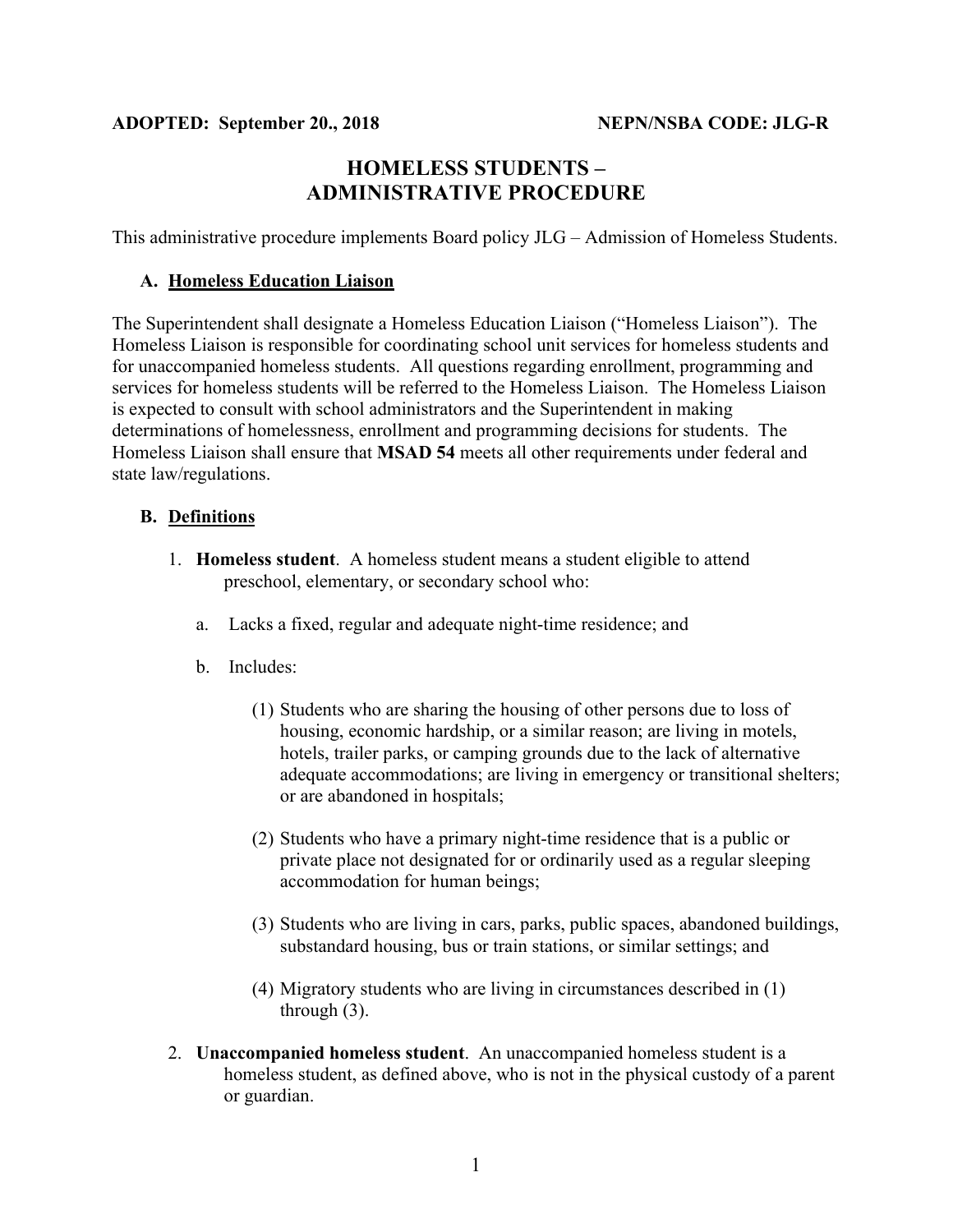### **C. Determination of Homelessness**

- 1. If a student seeks to enroll in **MSAD 54** as a homeless student, the Homeless Liaison shall be informed as soon as possible by the building administrator or designee.
- 2. The Homeless Liaison shall take the following steps:
	- a. Meet with the student's parent or guardian, or in the case of an unaccompanied homeless student (a student not in the physical custody of a parent or guardian), with the student.
	- b. Determine whether the student is a "homeless student" or "unaccompanied homeless student" as defined in the Act, in consultation with appropriate administrators. In making this determination, the Homeless Liaison will gather relevant information, including, but not limited to, information about the student's and parent/guardian's current and past living situations, the reasons for the student's current living situation, the availability of other living arrangements for the student, and records required for enrollment.
	- c. If the student is determined to be homeless, the parent/guardian (or student if an unaccompanied homeless student) will be informed of the enrollment options available to the student and transportation services available.
- 3. If it is determined that the student is not homeless, the parent/guardian (or student if an unaccompanied homeless student) will be provided with a written explanation of the school's decision, including information regarding the right to appeal the decision (see below).

## **D. Student Enrollment**

- 1. **MSAD 54** will facilitate the student's enrollment in school, according to the student's best interest (see below). Enrollment options could include:
	- a. Continuing the student's enrollment in the student's "school of origin" (the public school the student attended when permanently housed or, if the student was not attending school when he/she became homeless) for the duration of homelessness in any case in which a family becomes homeless between academic years or during an academic year and for the remainder of the academic year, if the student becomes permanently housed during an academic year, or
	- b. Attending the public school in the attendance area where the student is now actually living.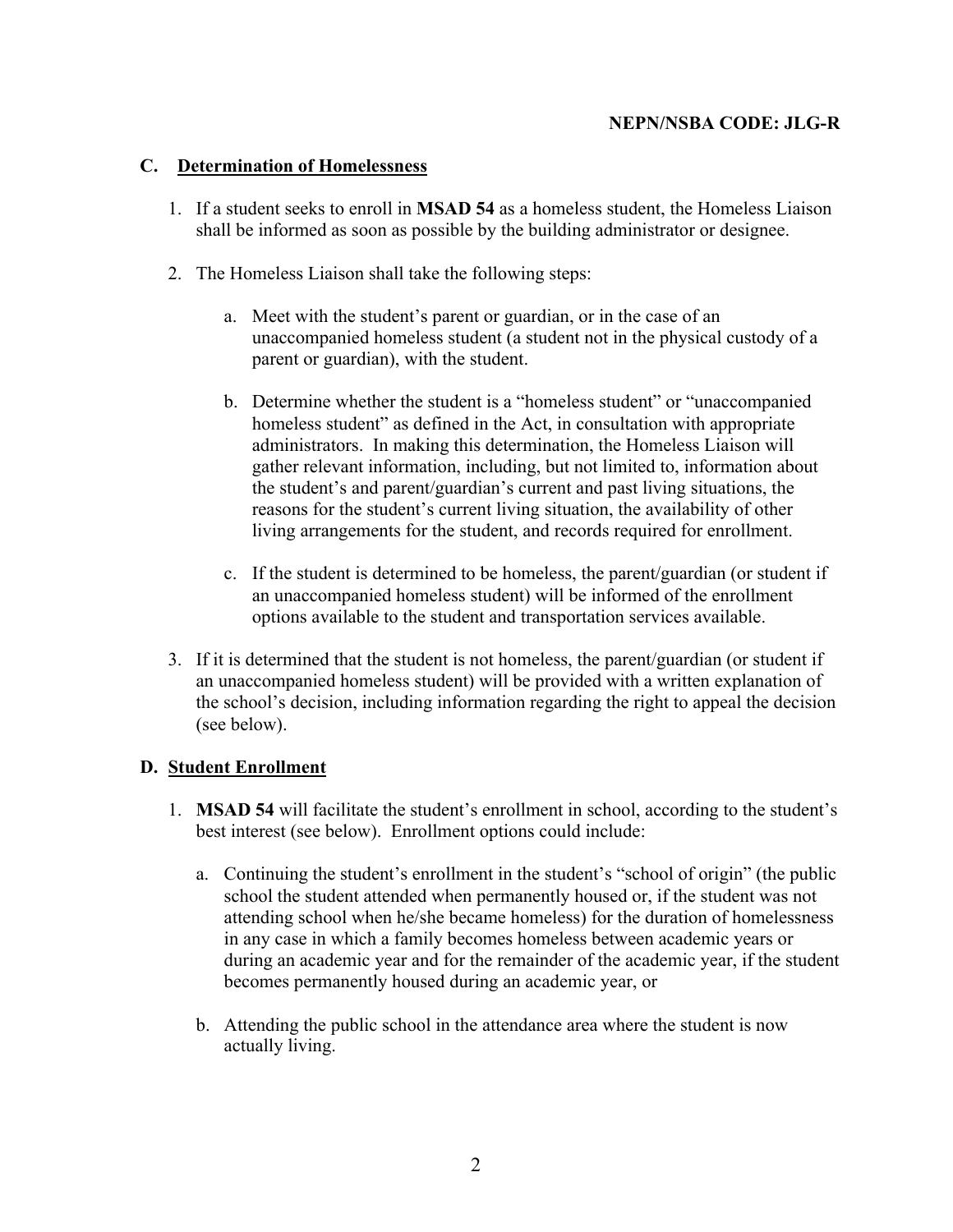- 2. The student is to be enrolled in a school according to the student's "best interests," which will include student-centered factors such as the impact of mobility on achievement, education, health, and safety of the student. Furthermore, the Homeless Liaison shall presume that keeping the student in the school of origin is in the student's best interest, except when doing so is contrary to the request of the child's parent/guardian, or (in the case of an unaccompanied homeless student) the student's own wishes. When applicable, the Homeless Liaison will consider information about the student's disability in the determination of "best interests." The Homeless Liaison will also consider the views of the school administrative unit of current residence.
- 3. If a student is to be enrolled in a school other than the school of origin or the school requested by the parent/guardian (or the unaccompanied homeless student), the Homeless Liaison shall provide the parent/guardian (or unaccompanied homeless student) with a written explanation, including information regarding the right to appeal the decision (see below).
- 4. A student determined to be homeless shall be immediately enrolled in a **MSAD 54** school, if found to be in the student's best interests, even if the student is unable to produce records normally required for enrollment (such as academic records and immunization records), or pending any appeal of a school enrollment decision.
- 5. In the event a dispute arises over enrollment in a school, the student shall be immediately enrolled in the school in which enrollment is sought, pending final resolution of the dispute.

## **E. Educational and Transportation Services**

Homeless students shall be provided services comparable to those offered to other students in the same school, including:

- 1. Educational services for which the student is eligible, including but not limited to preschool**,** special education, gifted and talented programs, vocational programs, college readiness, school choice options, before and after school programs, school meals through the National School Lunch Program, Title I and limited English proficiency programs, and other school-based support services.
- 2. Transportation services. If requested by the parent/guardian (or in the case of an unaccompanied homeless student, the liaison), homeless students must be provided with daily transportation to or from the school of origin. If the student continues to live in the area served by the school unit in which the school of origin is located, that school unit must provide or arrange for the student's transportation to or from the school of origin. If the student continues to attend the school of origin and the student begins living in an area served by another school unit, the school unit of origin and the school unit of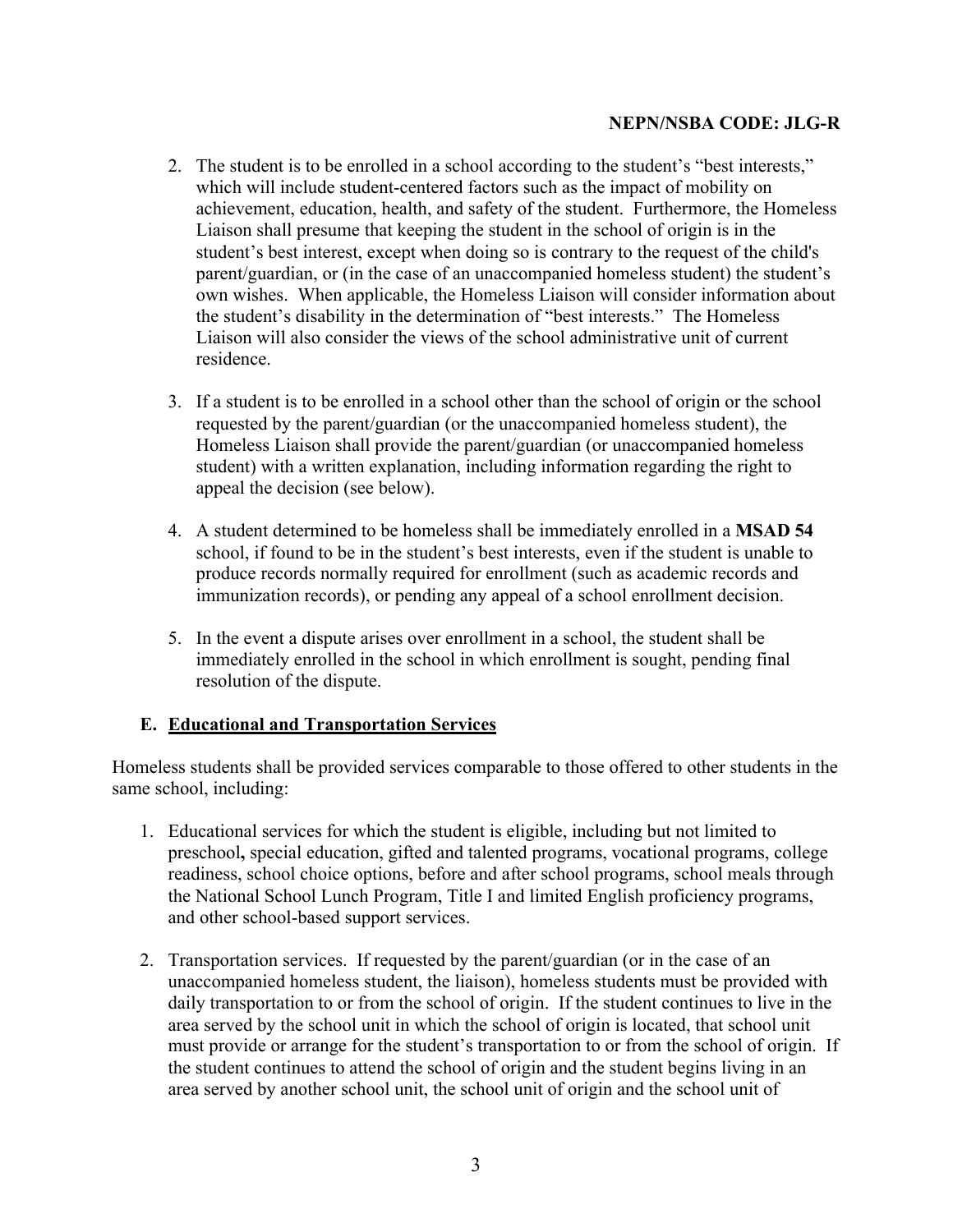residence must agree upon a method to apportion the responsibility and costs for providing transportation to and from the school of origin. If the school units cannot agree upon a method, the responsibility and costs for transportation are to be shared equally.

## **F. Coordination with Other School Units and Agencies**

The Homeless Liaison shall be responsible for coordinating with local social service and other agencies and other school units as necessary to ensure that homeless children and youth have access to education and related support services. The Homeless Liaison will provide referrals to homeless families/children for health care services, dental services, mental health and substance abuse services, housing services, and other appropriate services as necessary.

## **G. Recordkeeping and Student Privacy**

The Homeless Liaison shall ensure proper recordkeeping of information required under federal and state regulations. Information regarding a student's living situation is subject to federal and state privacy laws, such as the Federal Education Records and Privacy Act (FERPA).

## **H. Public Notice**

The Homeless Liaison is responsible for providing all required notices and any other information required to be shared or distributed with parents/guardians (or unaccompanied homeless students) by law. The Homeless Liaison will identify the appropriate method to distribute and post information so that it is readily accessible to the public.

NOTE: The state regulations require that school units have a "clear written procedure for resolving eligibility and enrollment disputes," and directs the Maine Department of Education to provide a model local dispute resolution procedure. At present, the model has not yet been published. We have developed a simple procedure (below) that can be modified by local school units to meet their particular needs; this recommended procedure may be revised after the model procedure is published by MDOE.

The state regulations also provide for appeal processes with the Maine Department of Education should a dispute still remain after engaging in the local dispute resolution process.

## **I. Dispute Resolution**

- 1. **MSAD 54** Appeal Procedure
	- a. If a parent/guardian (or unaccompanied homeless student) is dissatisfied with the determination by the Homeless Liaison that a student is not homeless or with the enrollment decision, he/she may appeal the decision in writing to the Superintendent within five (5) school days.